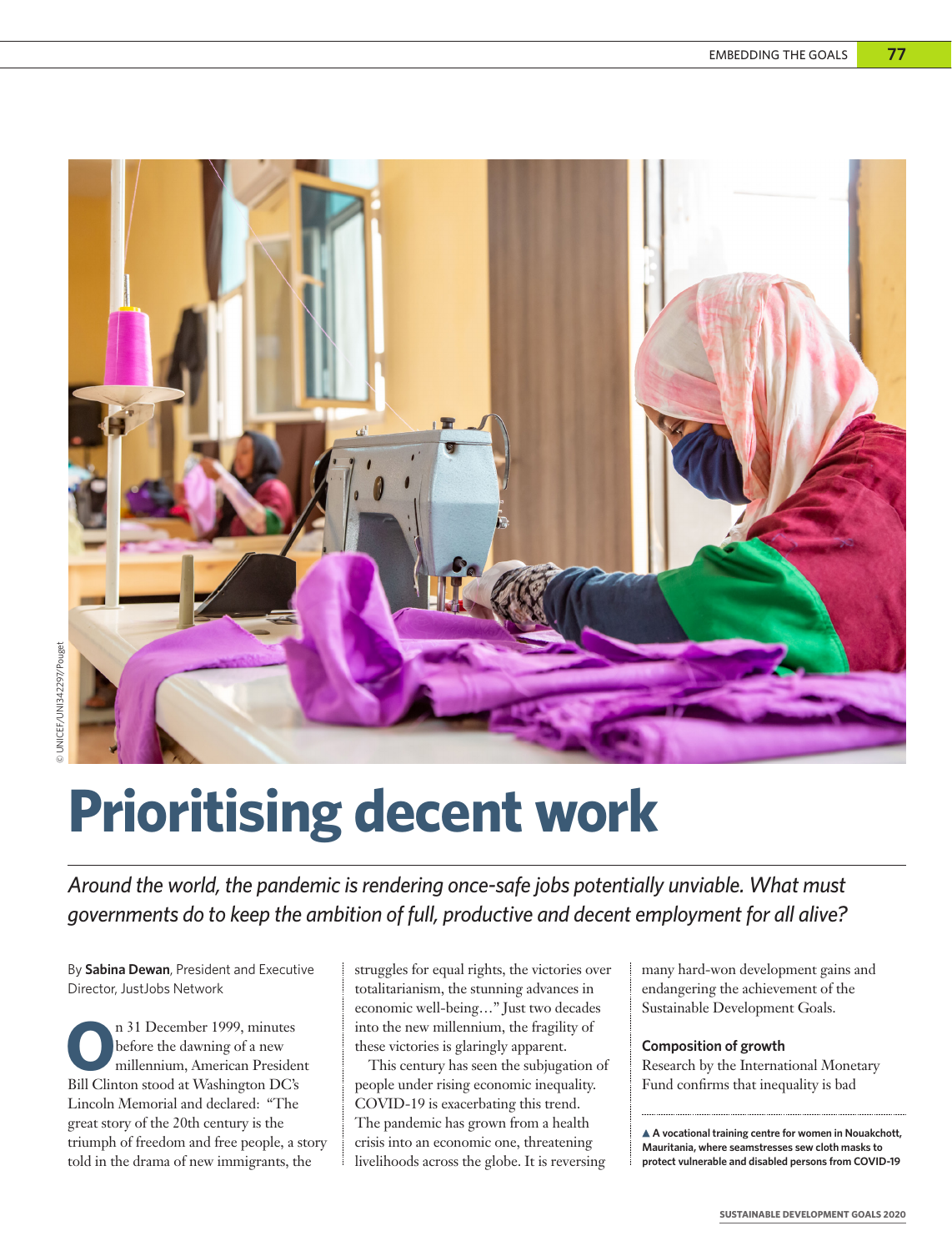for growth. But the pandemic has also highlighted that inequality left unchecked erodes economic strength and resilience. Rebuilding in the wake of the pandemic offers an opportunity to correct our course.

To do so, first, decision-makers must abandon the outdated assumption that economic growth will itself lead to more, and eventually better, jobs. Even before the pandemic, capital intensification and technology were fuelling economic growth in many developing nations. But this growth did not generate enough employment to absorb their surplus labour.

COVID-19 is making things worse. Sectors from tourism to hospitality, and from aviation to retail, are taking a hit. Fewer jobs coupled with large and growing youth populations in many developing nations are exacerbating the labour surplus, exerting downward pressure on wages and working conditions. A lack of productive jobs and low wages manifest in a decline in private consumption and low aggregate demand. This adversely affects production and investment, creating a vicious cycle.

The composition of economic growth matters. Beyond emergency relief for the most vulnerable, policymakers must target stimulus measures at supporting labourintensive sectors ranging from agroprocessing and infrastructure to apparel and garments.

### **Social security**

Second, governments must strengthen access to social security, initially providing public assistance to the most economically vulnerable, but seeking to eventually expand the public provision of universal benefits.

As the pandemic brings social and economic activity to a standstill, it is not only increasing unemployment. The Global South is also witnessing an uptick in informal and precarious work. The rise in informal employment and deterioration of working conditions squanders precious productive potential and reduces consumption power.

The International Labour Organization estimates that the global loss in labour income was \$3.5 trillion in the first three quarters of 2020 as a result of a decline in working hours and activities. The reduction in working hours in the Global South is a result of the fragmentation of low-



productivity informal jobs, which is growing in these troubled times.

In developing nations, the poor cannot afford to be unemployed, so many resort to sharing out low-productivity work to make ends meet. The pandemic is deepening this trend.

In India, for instance, the national lockdown instituted at the end of March led to a significant loss of labour income. But even during the lockdown, the sale of food – including by informal street-side vegetable vendors – was considered an essential activity exempt from the lockdown. As a result, anecdotal evidence suggests that many workers, unable to undertake their normal income-generation activities, resorted to selling vegetables to survive.

Moreover, as bricks-and-mortar businesses fail, more workers are turning to the 'gig' economy to try to make a living, but an oversupply of labour in these sectors will drive down working conditions further.

Informal, self-employed and contractual workers generally lack social security coverage. As the share of these workers grows, social security provision becomes delinked from employment. It therefore falls to governments to provide coverage. Benefits are not only good for worker productivity, but they also help smooth consumption during times of distress and demand shocks.

## **Human capital**

Third, governments must make critical investments in human capital with an emphasis on helping children from economically underprivileged backgrounds.

Although school enrolment has increased significantly over the last several years, the education and training systems in many developing nations have not kept pace with the changing needs of a 21st century labour market. Children from economically vulnerable households are particularly at risk of receiving poor-quality education, learning and training facilities.

**Electronics engineering students of Batam State Polytechnic, Indonesia, design their own printed circuit boards**